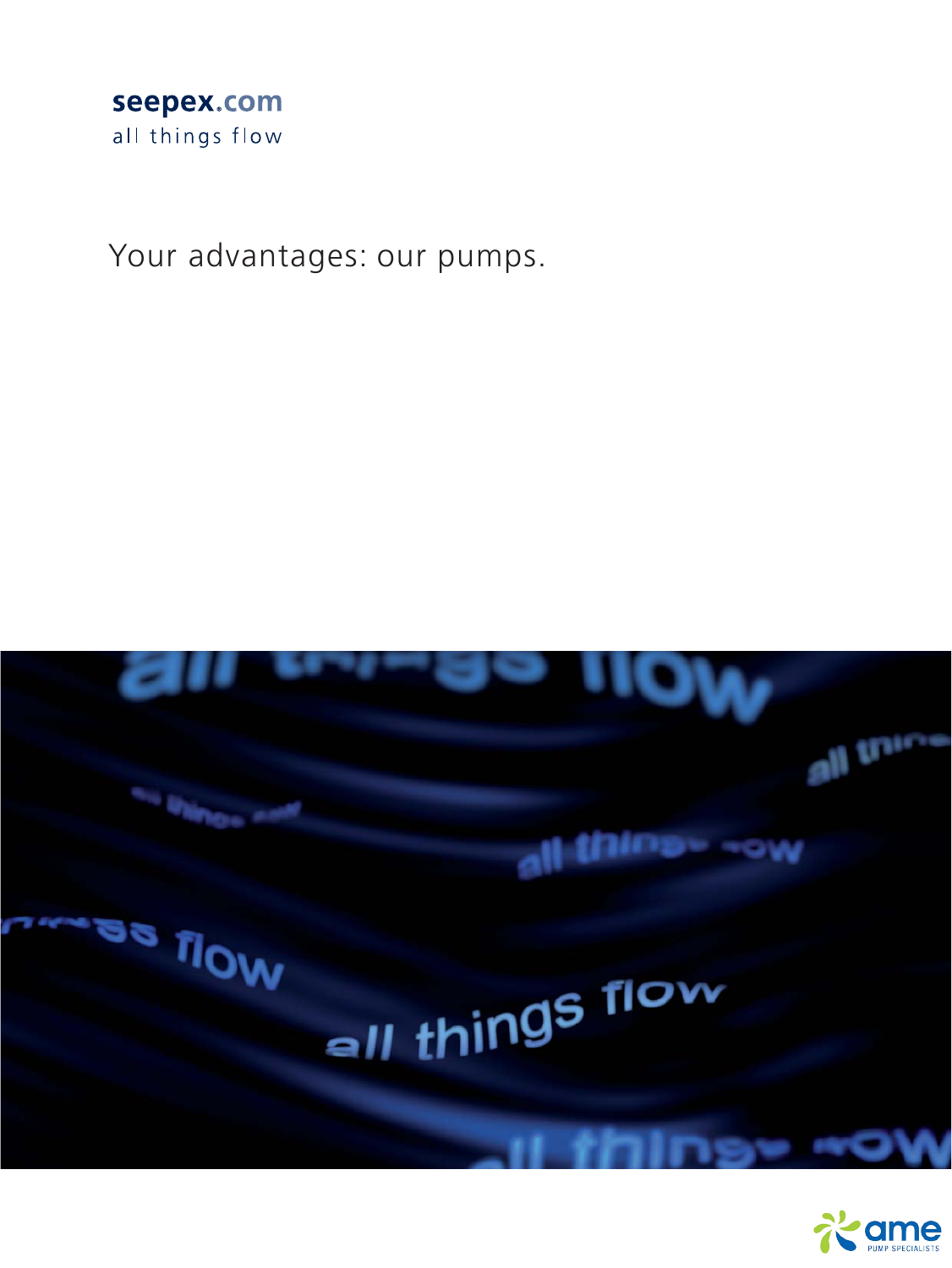# As individual as your pumping process.



As a leading international supplier of products and services for the pumping and treatment of liquids, we are committed to the principle of made-to-order pumping equipment.

Our company, headquartered in Bottrop, Germany, has a presence in over 50 countries. Today, over 400 of the more than 700 seepex employees worldwide are working in Bottrop on the development, manufacture and sale of progressive cavity pumps, macerators and controlling systems. In addition to sophisticated and modern production facilities, other areas of technical excellence in Bottrop are departments and laboratories for basic research, product development and planning, and information technology.

Every one of our pumps is adapted to the needs of an industrial sector, a specific company, a site of operation and, of course, to the product being pumped. The modular system, which comprises a total of eight product groups and 27 ranges, has the perfect solution for even the most extreme pumping applications.

Each solution is built on a foundation of expert, case-specific consultation, planning and project management. Our product and industry specialists develop tailor-made solutions for the most diverse requirements. The recommended pump design ensures lower energy consumption, reduced maintenance costs, increased operational safety, better utilization of capacity and higher productivity for our customers.

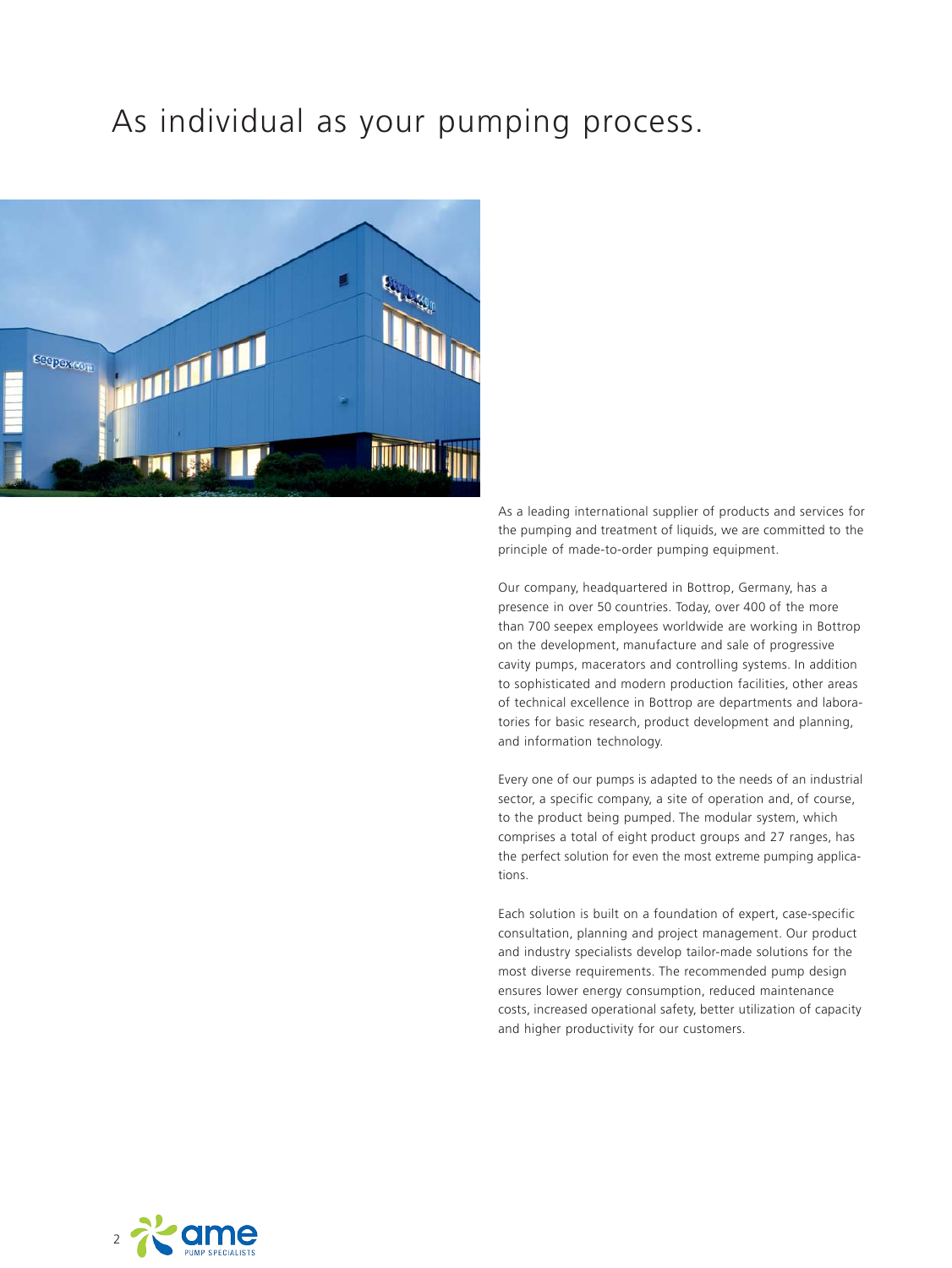# High performance – low costs.

When investing in a pump or a complex pumping system, the purchase costs constitute only a fraction of the total investment. In developing and designing each pumping recommendation, seepex commits to minimizing total operating costs, the so-called Life Cycle Costs (LCC). In the interests of efficiency and productivity, it is vital to keep the costs of installation and commissioning, maintenance and repairs as well as the expense of idle equipment and production downtimes as low as possible. The low energy consumption of our pumps also goes well beyond conventional pump standards.

#### **Economical – the rotor/stator geometry**

Different geometries allow the pumps to be optimally designed for the most diverse applications. The most economical solution for your application is achieved by taking the characteristic features of each individual geometry into consideration.

### **Space saving – the block design and assembly dimensions**

The seepex block design, with its low axial forces and smaller dimensions, allows the pump to be installed in cramped spaces and leaves more free space for service work.

#### **Easy maintenance – the plug-in shaft connection**

Thanks to the plug-in connection, regular maintenance tasks such as installing spare parts or making alterations due to production changes are fast and easy.

#### **Protected joints**

The universal joints are made up of a small number of easily assembled components. Coupling rods and guide bushings are specially hardened and protected by gas and liquid-tight universal joint sleeves. The optional universal joint protector is made of steel. All of that guarantees durability and saves you worrying about spare parts until much later on.

# **Durable – longer service life due to optimized rotor finishing**

Sophisticated processes are used by seepex for reducing surface roughness and special coating procedures have been developed for the rotor surfaces. Resulting in more efficiency, longer life and a smoother operation characteristics. The tangible benefits include reduced energy costs, longer maintenance intervals and consistent operation characteristics.

It is all possible, thanks to the high technical standards of our pumps. Application-specific designs and an extensive service program enhance each phase of the pump life cycle.

The following brief overview of all the seepex innovations will help you keep the life cycle costs of your pumps as low as possible.

#### **Molded-to-size – the stator design**

seepex stators are built for every size and pressure stage. With their precise geometry and a multitude of elastomers, they offer special application advantages such as outstanding efficiency, high-pressure stability, reliable sealing and repeatable performance.

# **Forward-looking – the retensioning device extends service life**

A retensioning device for the stator increases its service life. Simply retensioning maintains the sealing line and consequently your pump's optimum pumping capacity.

#### **Smart – the patented Smart Conveying Technology**

SCT is a new technology developed by seepex and consists of two main components. The "Smart Stator" adds to the retensioning device the option of simple assembly and replace ment of the stator. Because the stator is separated into halfs, all work can be carried out by one person in just a few steps. This makes maintenance child's play. The detachable connection between the "Smart Rotor" and the coupling rod makes changing the rotor quicker and easier.

#### **Fail-safe – the patented dry running protection TSE**

This automatic safeguard against dry running reliably prevents breakdown of the progressive cavity pump and works independently of the type of pumped fluid. A temperature sensor monitors the critical state before dry running occurs and switches off the pump or the entire system before anything is damaged.

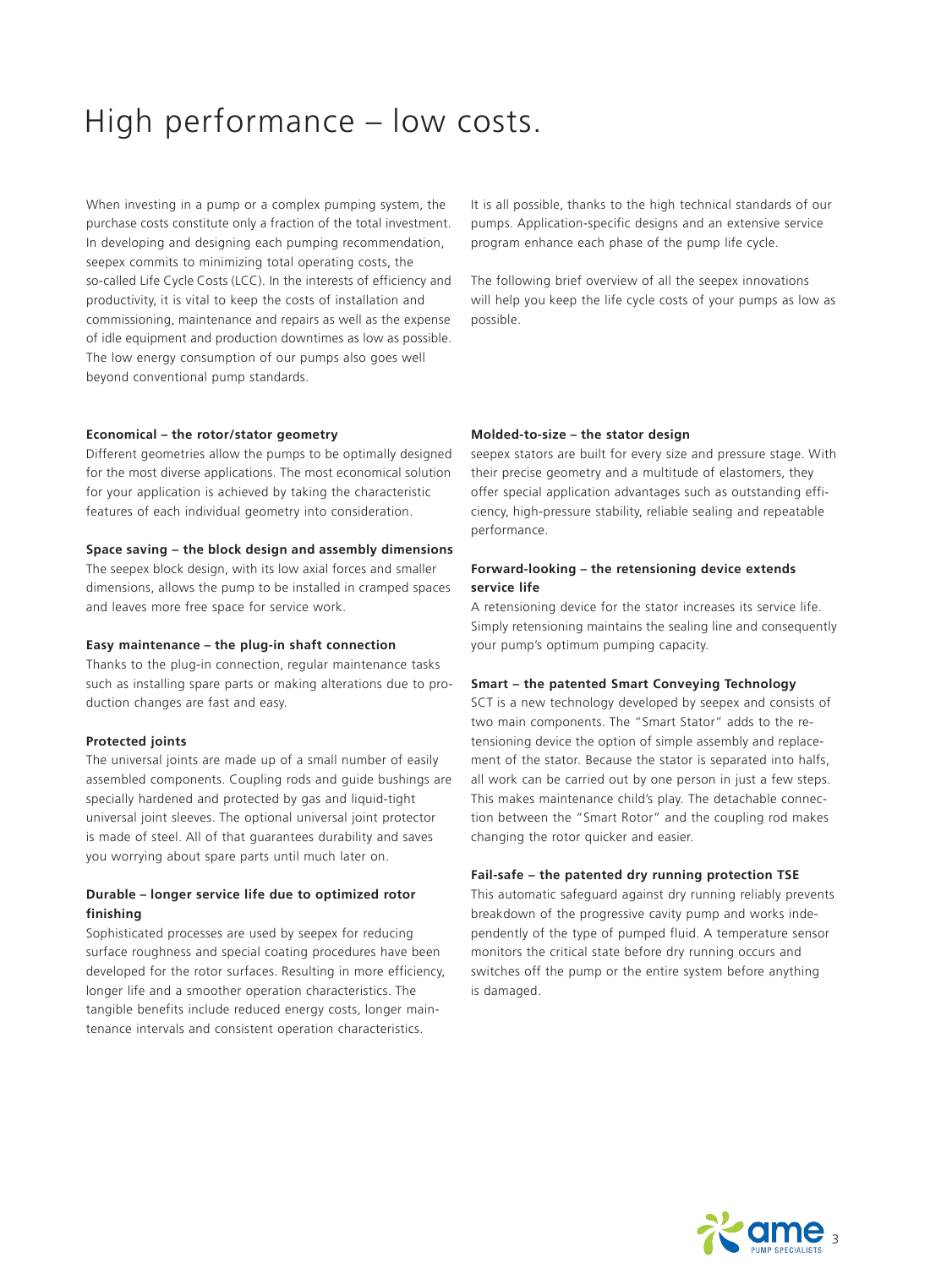# Your conveying solution.

#### **Joint connection**

consisting of just 5 components. Power transmission through wear resistant, hardened and replaceable joint parts: easily repaired.



the seal on both ends is moulded as an integral part of the elastomeric stator; corrosion of the stator tube is never a problem because the pumped liquid never comes into contact with the metal tube or the bonding adhesive. Available with optional adjustable stator retensioning device or Smart Conveying Technology with detachable connection between the rotor and the coupling rod.

#### **Rotor**

wear resistant and corrosion-proof materials, with additional surface treatment.



**Inspection ports**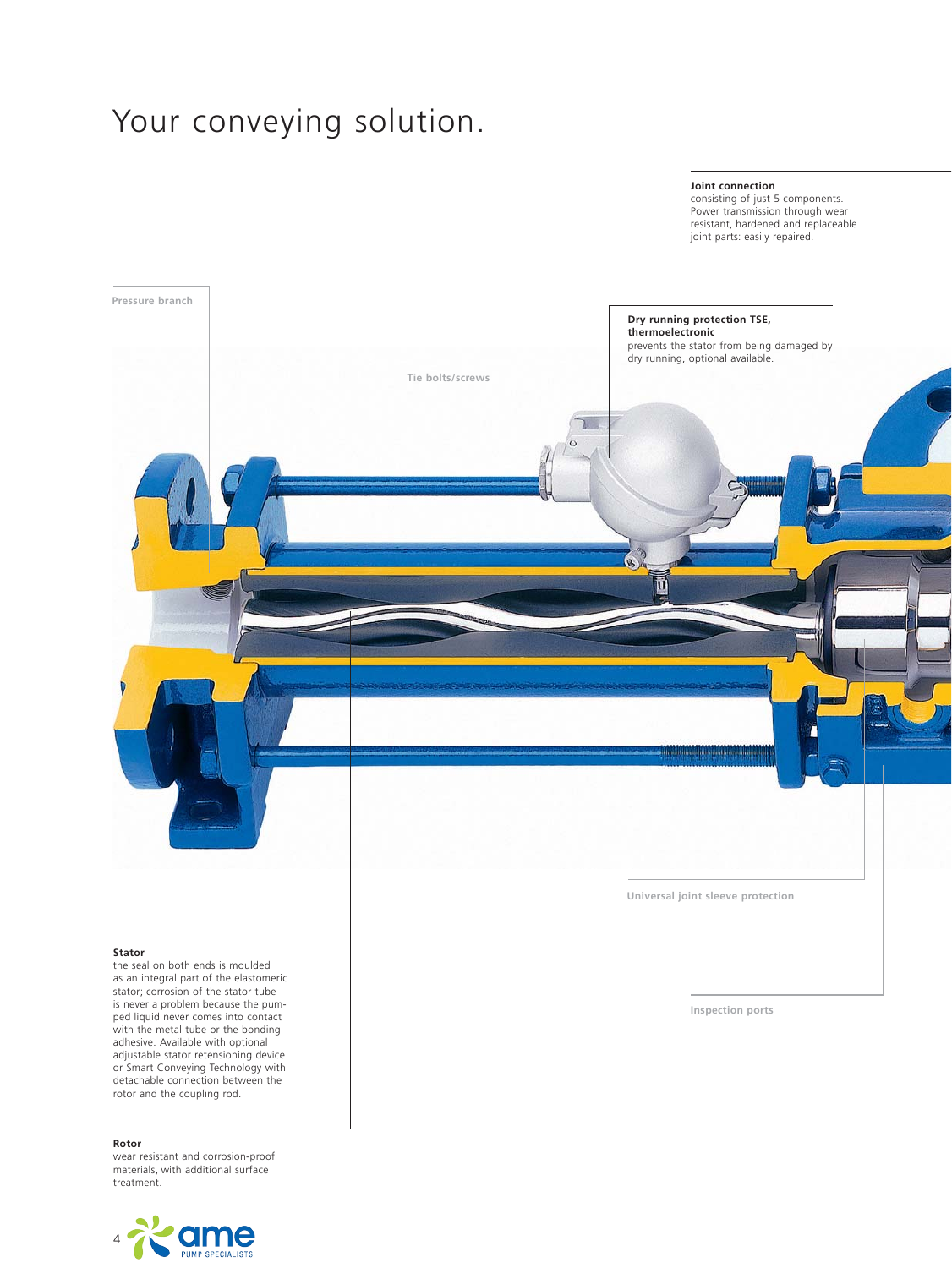

**Coupling rod**

#### **Plug-in shaft connection**

for easy dismantling of the pump and drive enabling quick replacement of the rotating parts and shaft seals. The plug-in shaft pin secures the shaft connection to the drive and the splash ring protects the bearing from contamination/gland leakage.

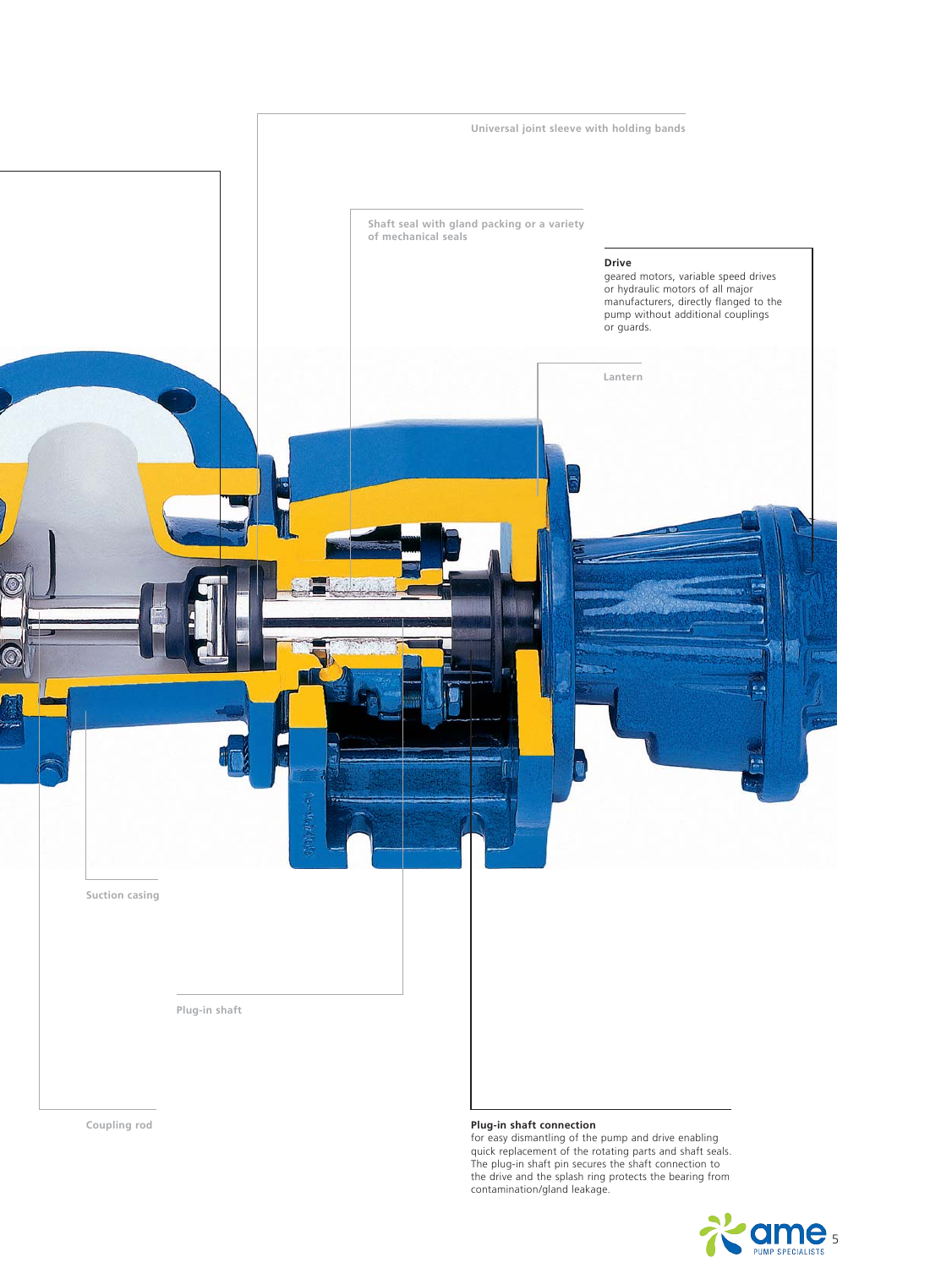# Universal applications.

### **Environmental Technology**

- **•** Domestic waste water treatment
- **•** Industrial waste water treatment
- **•** Flocculant metering
- **•** Sludge dewatering
- **•** Chemical dosing
- **•** Flue gas desulfuration
- **•** Oil-water-separation

### **Utilities/Disposal**

- **•** Fresh-water conditioning
- **•** Transport of landfill drainagewater
- **•** Chemical dosing
- **•** Galvanic
- **•** Chemical dosing
- **•** Disposal of processwaste

#### **Food/Beverage Industry**

- **•** Dairy
- **•** Processed fruit and beverages
- **•** Wine production
- **•** Processed vegetables and meat
- **•** Breweries

# **Pharmaceutical/Cosmetic Industry**

- **•** Dryer feeding
- **•** Metering of additives
- **•** Filling of end products

# **Petrochemical/**

# **Oil Production/Offshore**

- **•** Bilge-pumping
- **•** Oil-water-separation
- **•** Transportation of waste water and excrements
- **•** Drilling mud treatment
- **•** Drainage and fire fighting
- **•** Production of chemicals

### **Mining**

- **•** Auxiliary dewatering stations
- **•** Sump dewatering
- **•** Dedusting
- **•** Flocculant metering
- **•** Pressure filter feeding
- **•** Back filling and grout

#### **Sugar Industry**

- **•** Processing of sugar cane and beets
- **•** Diffusion, saturation, thickening
- **•** Crystalization
- **•** Centrate
- **•** Waste water treatment

## **Paper and Cellulose Industry**

- **•** Stock preparation
- **•** Paper/cardboard production
- **•** Coating processing
- **•** Adhesive and pigment processing
- **•** Coater feeding
- **•** Metering of chemicals
- **•** Waste water treatment

#### **Dyeing Industry**

- **•** Metering and filling of colors
- **•** Component metering
- **•** Latex foaming
- **•** Waste water treatment

### **Ships**

- **•** Bilgewater handling
- **•** Oil-water separation
- **•** Liquid-mud transport
- **•** Waste disposal

#### **Automotive/Equipment**

- **•** Dewaxing
- **•** Mobile dewatering
- **•** Transport of sealing compounds and protective coatings **•** Waste oil disposal
- **•** Paint and enamel
- processing

#### **Building Industry**

- **•** Plaster and gypsum
- **•** Concrete coloring
- **•** Tunnel grout
- **•** Waste water/
- sludge treatment **•** Dewatering
- 

# **Wood Processing**

- **•** Production of partical boards and MDF boards
- **•** Lime metering
- **•** Metering of additives

### **Chemical/Biochemical Industry**

- **•** Polymer production
- **•** Metering of additives
- **•** Processing of reaction agents
- **•** Dispersion handling

#### **Agriculture**

- **•** Feeding plants
- **•** Liquid manure transportation
- **•** Bio gas plant
- **•** Irrigation systems



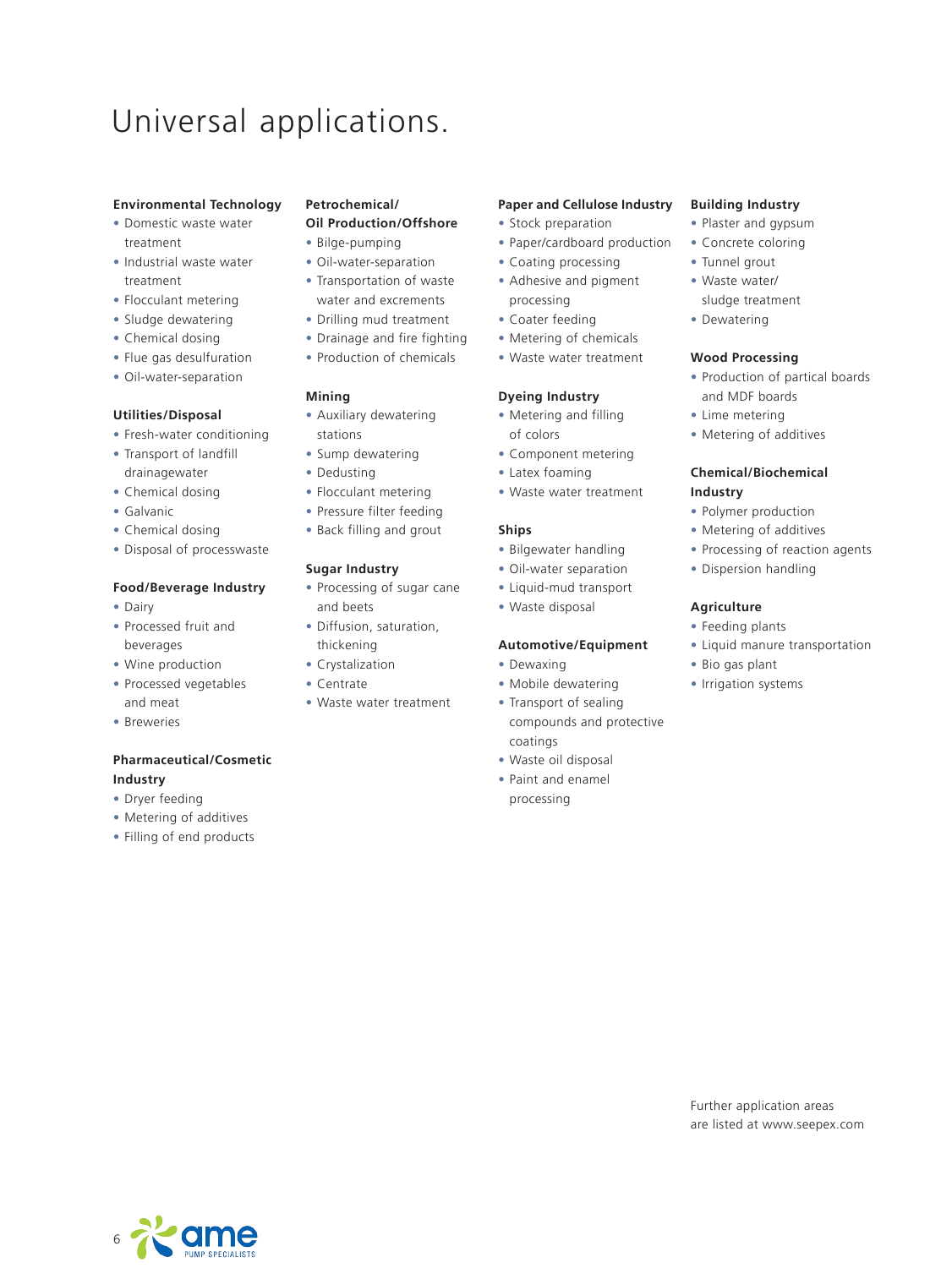# An overview of the rotor/stator geometries.

The diversity of customer requirements demand made-to-order solutions. Which is why we will supply the correct rotor/stator geometry – whatever the application. The right geometry is selected on the basis of the conveying capacity, the pressure and the substance being transported. It's the only way to get optimum performance from your pump.

Conventional geometry is a standard design that has proven its worth over decades. It consists of a single-helix rotor with a short pitch and the corresponding double internal helix stator. Apart from the various characteristics that make it suitable for almost every application, this design really performs best when conveying highly viscous liquids or applications with low NPSHA. Pumps with conventional geometry can be delivered rated for pressures of up to 48 bar (720 PSI) as standard.

In comparison with the conventional geometry, 6L geometry has a smaller rotor diameter and a longer pitch. The resulting advantages in terms of efficiency and wear are especially useful for conveying more fluid substances. As indicated by the name, 6L geometries can be deployed with a counter pressure of up to 6 bar (90 PSI).

The Tricam geometry, with its single stage (6LT) design, is a logical further development from the 6L geometry. The use of a double external helix rotor in an internal three-helix stator increases the conveying capacity by 50 % in a pump with the same outer diameter and length.

Even at higher pressure requirements (up to 36 bar or 540 PSI), the Tricam design increases conveying capacity by 50 % compared to the conventional or 6L geometries.

Stators with uniform elastomer wall thickness are characterized in particular by a higher stage pressure. Instead of 6 bar (90 PSI) per stage, up to 12 bar (180 PSI) is allowed with this design. These stators can also be usefully deployed for high-temperature media.



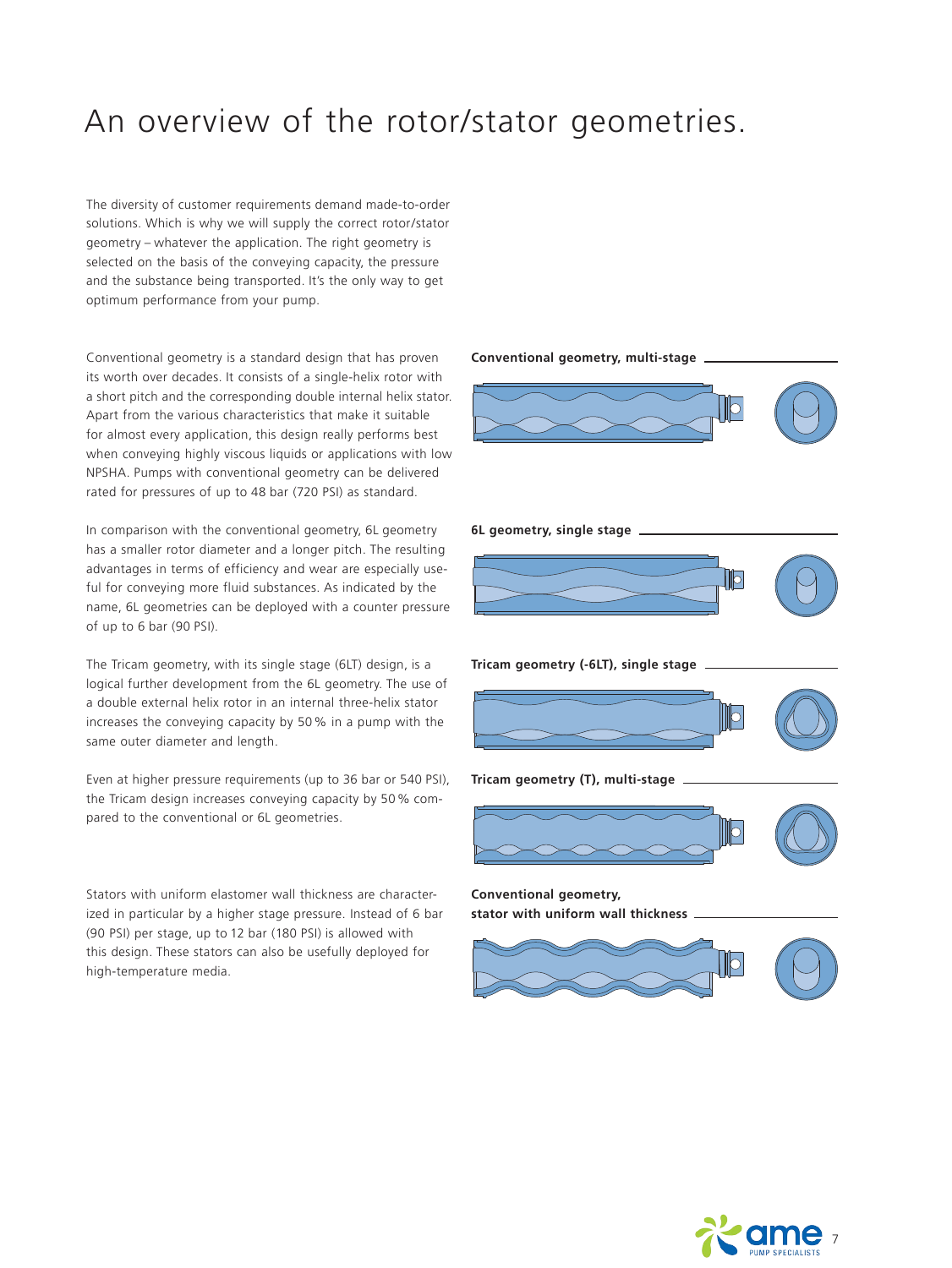# The geometries in detail: 6L, conventional, Tricam.

The essential difference between the individual geometries can best be represented by the following formulas.

The theoretical conveying capacity of the 6L and the conventional geometry is calculated as follows:

The following formula is used for the Tricam geometry:

For the single helix rotor geometries,  $Q_{th}$  (m<sup>3</sup>/h), along with the rotation speed n [min–1], is thus a function of e [m] rotor eccentricity, d [m] rotor diameter, and s [m] rotor pitch.

 $Q<sub>th</sub>$  is the same for the double helix rotor geometries shown, as the smaller rotor eccentricity and smaller rotor diameter are equalized by the greater pitch. In other words, the same speed results in the same theoretical conveying capacity.

The theoretical conveying capacity of the 2/3 speed geometries (Tricam) is a function depending on the conveying surface (A) multiplied by the stator pitch  $(S<sub>s</sub>)$  and the eccentric speed. The flow rate of the Tricam geometry is twice as great as the standard geometries at the same speed. On each rotor revolution all conveying chambers are evacuated twice. Despite the smaller conveying chambers, this leads to a 50 % increase of the conveying capacity.

The Tricam geometry has on average a roughly 14 % higher surface velocity. Thanks to the above-mentioned capacity increase, it is possible, with a slight speed reduction, to have a lower surface velocity and still maintain a higher conveying capacity compared to the single helix geometries.

Wear and tear on the main pump elements, rotor and stator, is essentially determined by the surface velocity of the rotor, the effective forces and the properties of the conveying product and the resistance to erosion of the materials used for the rotor and stator. Due to the motion sequence there are three values for the surface velocity.



# **6L geometry, single stage**



**Conventional geometry, multi-stage**



#### **Tricam geometry (-6LT), single stage**





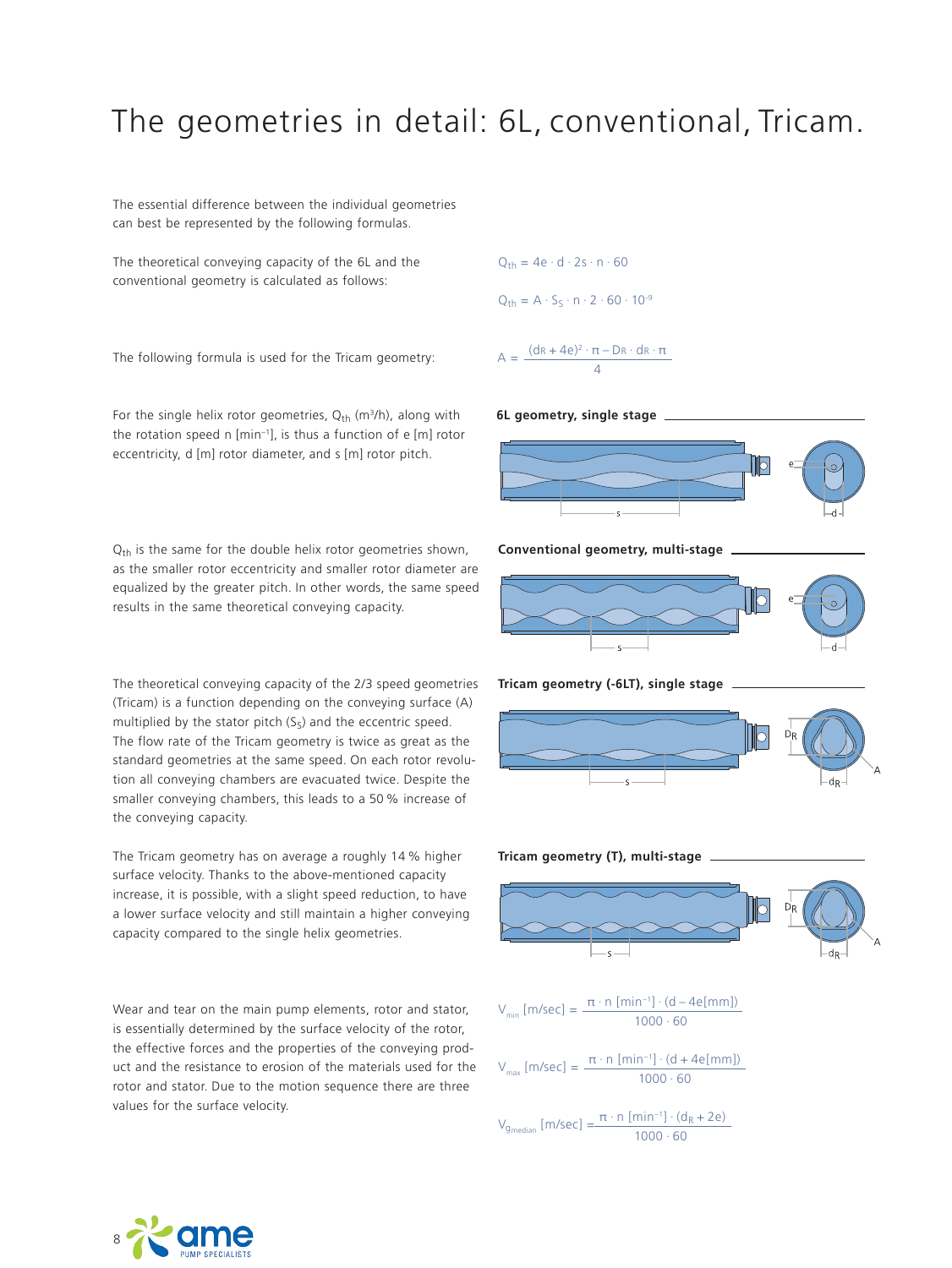#### **Constant conveying capacities**

Due to a smaller rotor diameter, the seepex 6L geometry results in surface velocities, which are lower than the single helix conventional geometry by about 20 %, when operating at the same pump speed. This results in a significant extension to the service life of the rotor and stator. Due to the longer sealing line, the pressure and the conveying capacity can be kept constant over longer periods of time, even when wear and tear has reached an advanced stage.

#### **6L geometry, single stage**



#### **Conventional geometry, multi-stage**



#### **6L geometry, single stage**



#### **Conventional geometry, multi-stage**



**6L geometry, single stage**



#### **Conventional geometry, multi-stage**



**Tricam geometry (-6LT), single stage**



**Tricam geometry (T), multi-stage**



# **Key advantages**

- **•** The right geometry for every application
- **•** Optimum performance, resulting in lower operating costs and a fast return on investment costs
- **•** Long service life of pump, cost savings on spare parts
- **•** Thanks to the modular system all geometries are interchangeable

9

#### **Lower axial forces**

With a reduced rotor diameter and smaller eccentricity, the 6L geometry has a smaller cross-sectional surface compared to the conventional geometry. As a consequence, the axial forces working on the joints and bearing are around 50 % less. The axial loads on the Tricam geometries are between those of the 6L and the standard geometries.

# **Low pulsation flow characteristic**

Compared to the conventional geometry, the elongated form of the 6L rotor and stator and the resulting smaller radius of rotation have positive effect on turbulence, pulsation, shear and vibration. Because the Tricam geometry has a higher number of created cavities than the 6L geometry, the flow overlap increases from two to three displaced cavities per revolution. This reduces the pulsation with the Tricam geometry even more.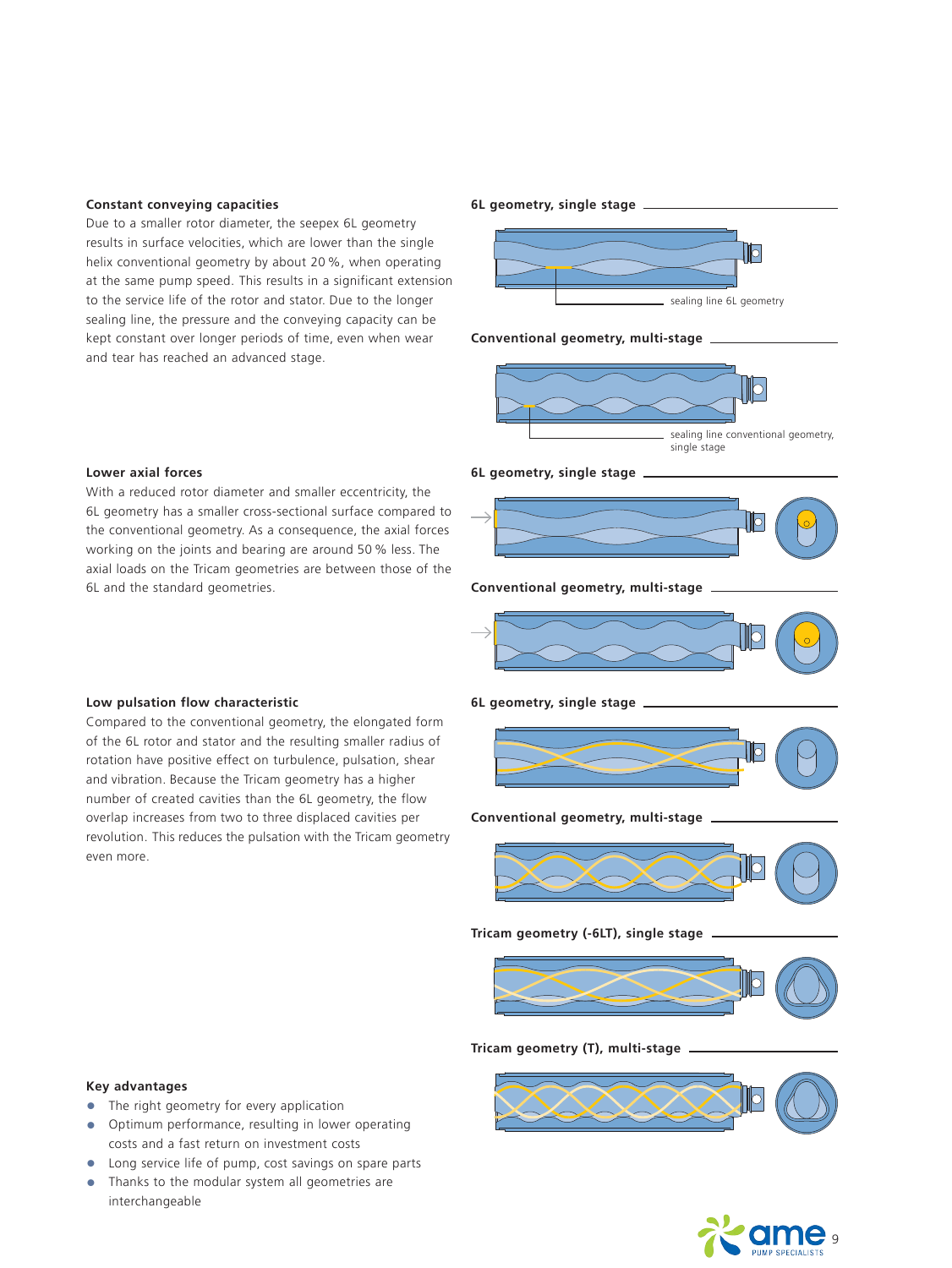# An overview of the pump designs.

Ever higher demands on conveyance, spending cuts and a lack of space in the industrial sector have meant that progressive cavity pump designs have been continually enhanced. The connection from the drive to the pump is one element that has been further developed.

## **Block design**

The block design is the most common construction of our progressive cavity pumps. It helps to save space, is easy to assemble, has a reasonable price and is easily maintained, because the wearing parts can be replaced faster.

BN range pumps with geared motor and base plate flanged directly to the pump. Space-saving design, easily maintained due to plug-in shaft connection, cost-efficient.

#### **Conventional design**

Technically complex and expensive designs are increasingly giving way to simple, cost-effective designs.

NS range pumps with free bare shaft, geared motor, flexible coupling, coupling guard and base plate. Long design, easily maintained due to plug-in connection, universal drive configuration, cost intensive.

NS range pumps with free bare shaft. Electric motor, V-belt, guard and motor adjustment. Complex design, drive arrangement difficult to maintain, cost intensive.

# **Key advantages**

- **•** Fits easily in your system due to the compact block design
- **•** Faster exchange of wearing parts due to the plug-in shaft connection
- **•** Cost effective due to simpler design using standardized components





**Conventional design 2**

**Block design**



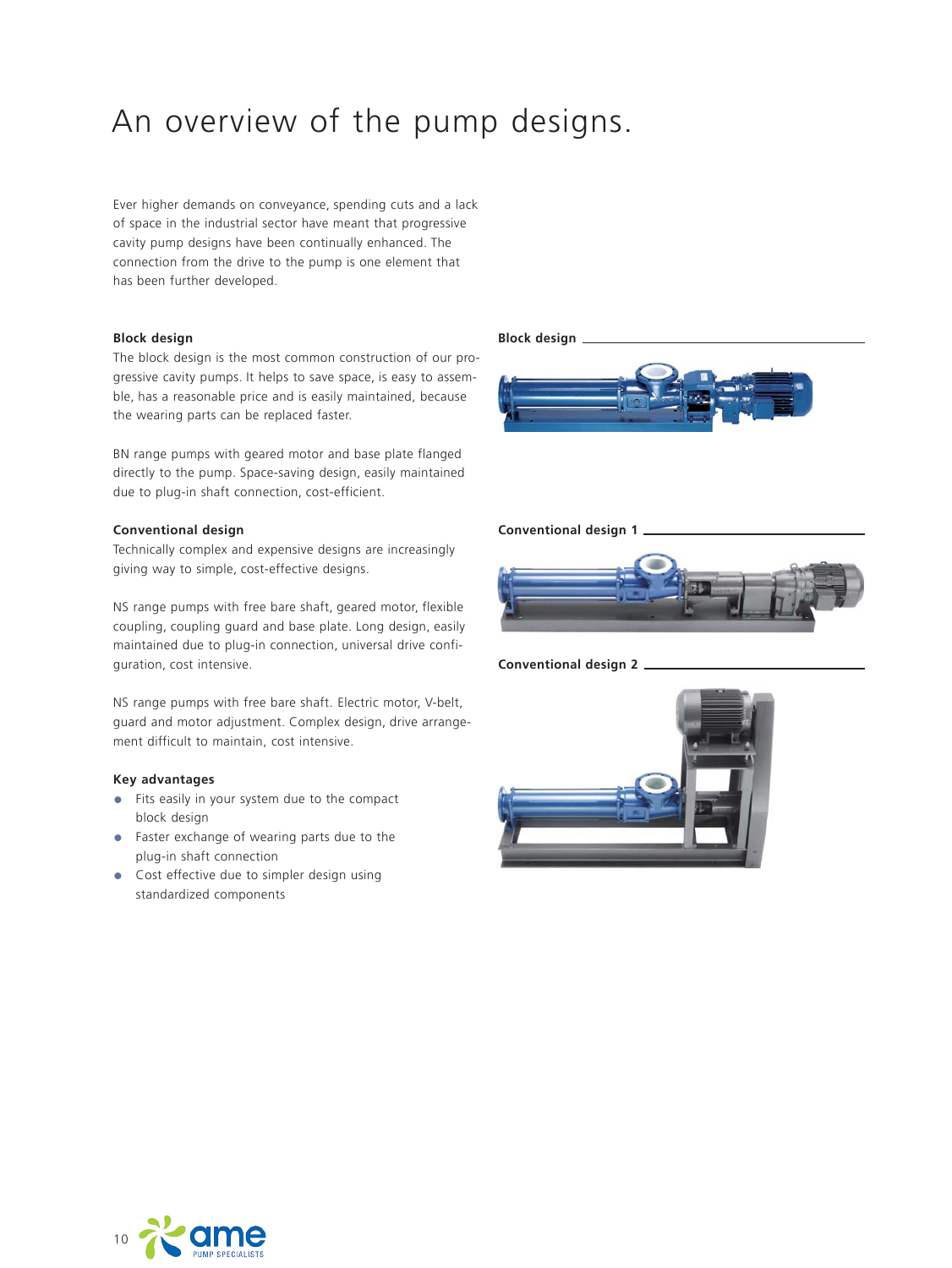# The block design.

In our block design pumps, the drive is flanged directly to the pump. This design is selected for the correct axial load, shaft dimensions and flange dimensions, so that seepex pumps of all sizes and pressure stages can be delivered in block design. There is no need for a separate pump bearing housing.

This compact, cost-effective and easy maintenance design is state-of-the-art.

# **Key advantages**

- **•** Installation with minimum space requirements
	- > Short, compact design
	- > More space for dismantling and assembly
- **•** Easy maintenance
	- > Simple separation of pump from drive due to plug-in connection
	- > Faster replacement of rotating wearing parts
	- > Thanks to separate shaft seal housing, the installation of all shaft seals is possible
- **•** Fewer but standardized components
	- > Drive casing, V-belt, motor chair and flexible coupling are not required
	- > Low total weight
- **•** Economical
	- > The base plate is independent of the drive unit
	- > Significantly better value for money
- **•** Standard drive unit
	- > Attachment of drive units from well-known, global manufacturers



**BN range pump with base plate**





**Geared motor with frequency inverter**



11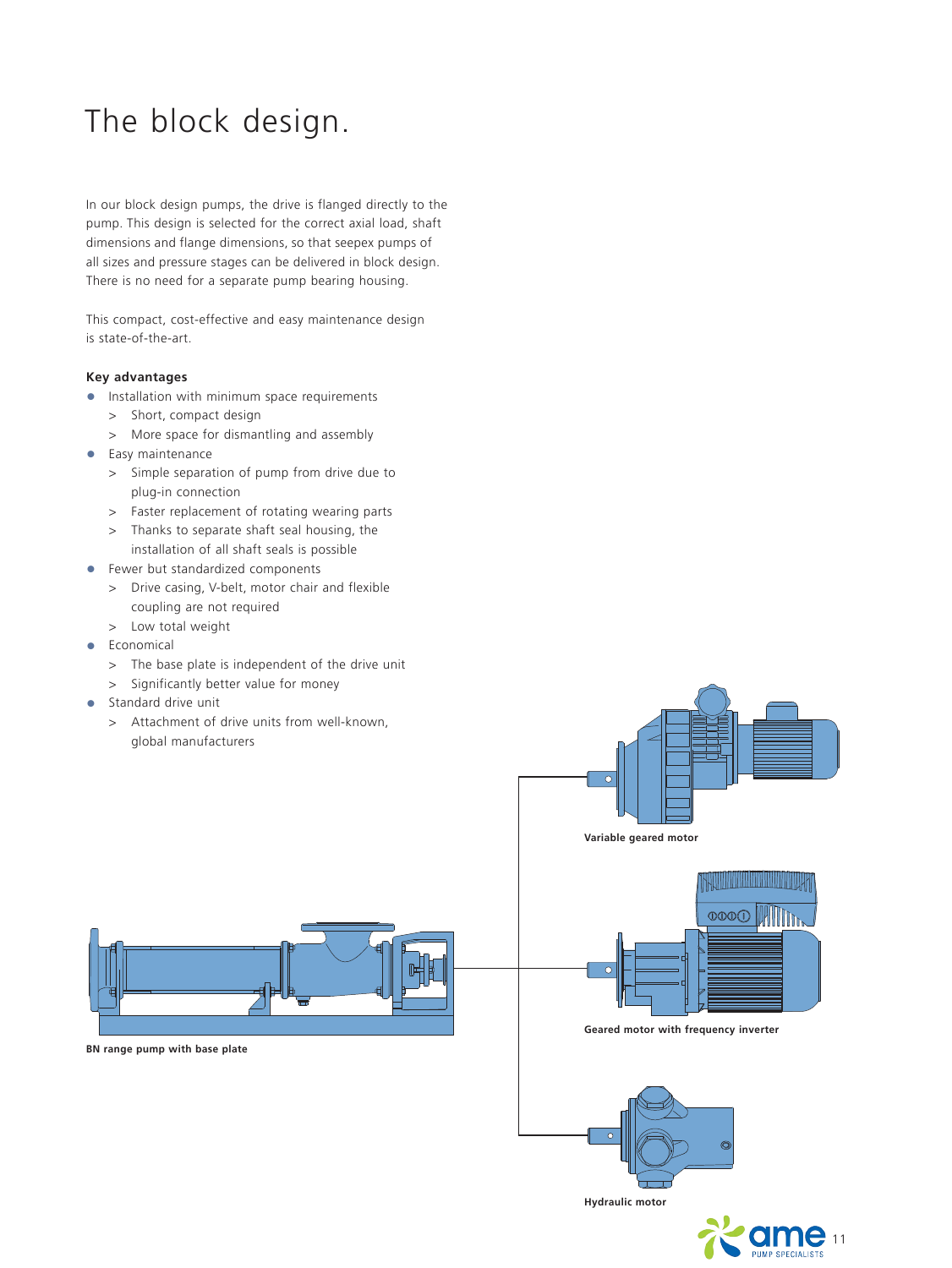# The plug-in shaft connection.

The plug-in connection between the shaft seal and the drive unit or drive casing makes maintenance work much easier.

For example when

- **•** replacing rotor and joint parts
- **•** replacing the plug-in shaft in the sealing area
- changing from gland packing to mechanical seal<br>• replacement of mechanical seals or mechanical seals
- **•** replacement of mechanical seals or mechanical seal parts

### **Faster conversion and replacement**

All rotating parts that come into contact with the product can be dismantled as a single unit. It is simply a matter of pushing the splash ring forward on the plug-in shaft, which is designed as a shaft protection sleeve, and pressing out the plug-in shaft pin.

The time-consuming dismantling of the complete drive casing is thereby avoided. The assembly of a new rotating unit is also fast and easy, thanks to the plug-in connection.

# **Key advantages**

- **•** Shorter maintenance work due to fast exchange of rotating parts
- **•** Higher productivity due to fewer downtimes



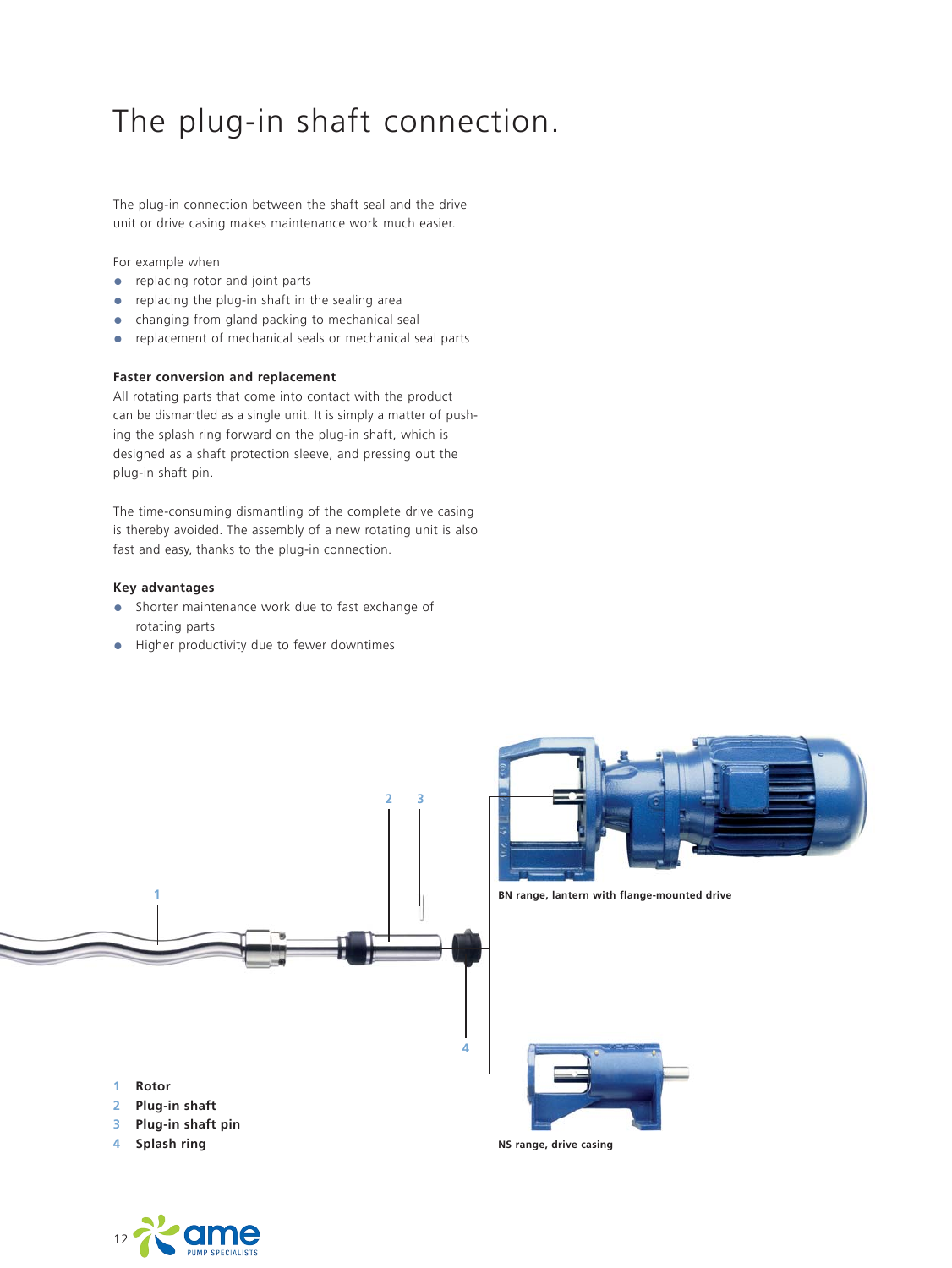# An overview of the joint designs.

As our pumps are used in virtually all areas of industries, they have to be equipped to meet requirements in different situations. There are actually a total of four joint designs to choose from – two each for standard and sanitary applications.

Because our joints are made from just a few components, assembly and dismantling are very straightforward. When maintenance is required, the joints or individual components can be replaced in the shortest possible time, which is good news for your production department.

The standard joint, which is completely filled with a special grease, is hermetically sealed with a flexible universal joint sleeve and two holding bands. Hardened and ground bushings and pins provide for long service life and trouble-free operation.

Apart from the special shape of the coupling rod and the rotor or plug-in shaft, the sanitary open fork joint consists of only two components, the pin and the circlip.

For higher pressures and capacities, we also offer a newly developed, heavy-duty, open pin joint. Maintenance tasks can be carried out quickly and easily without special tools.

These joint designs comply with the specifications of the 3-A Sanitary Standards from the USA and the EHEDG guidelines.

We employ cardan joints for large pumps with the heaviest loads. These designs are filled with oil and also sealed with a flexible universal joint sleeve and holding bands. Both the cardan joint and the pin joint can be equipped with an universal joint protector that reliably protects against mechanical damage.

# **Key advantages**

- **•** The right joint for every application
- **•** Long service life of the pump and maximum resistance against corrosion and wear thanks to hardened and ground components
- **•** Few components, easy to assemble
- **•** Optimum protection due to complete sealing (pin joint and cardan joint)
- **•** Maintenance work without special tools (hygienic joint)
- **•** Optimum cleanliness (hygienic joint), because virtually residue-free cleaning is possible





**Hygienic joint**



**Cardan joint**



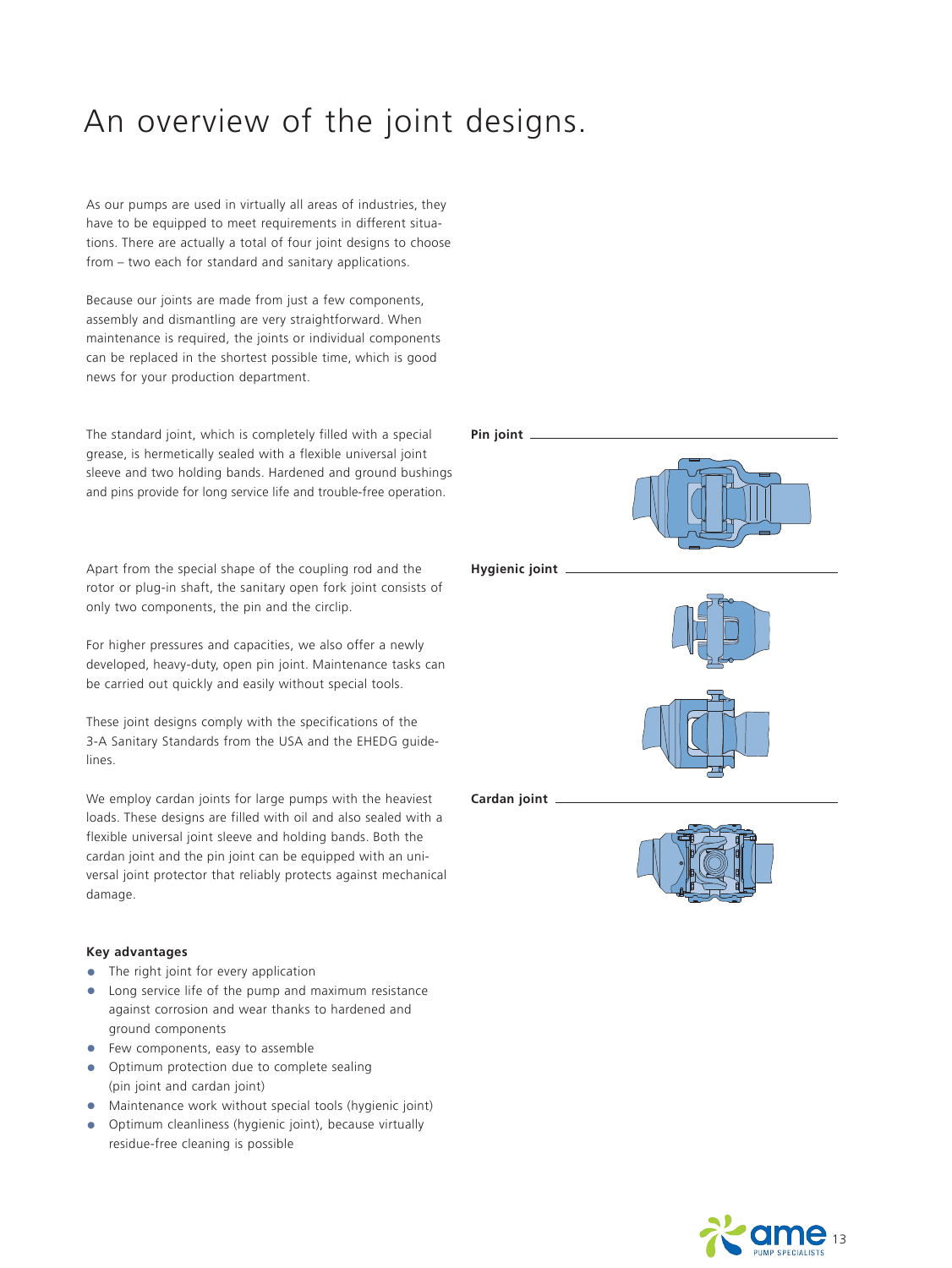# The pin joint in detail.

### **Optimum NPSH value**

Our pumps are equipped with two joints, to enable the eccentric motion of the rotor and to transfer the rotation by means of the coupling rod from the plug-in shaft to the rotor. The joint design is optimized with respect to fluid mechanics, such that a lower NPSHR value is attained by avoiding turbulence or restrictions in the suction casing.

### **Wear resistant components**

This joint is made from only a few wear resistant, hardened and exchangeable joint components. It is fastened by means of a retaining sleeve on the rotor head, the plug-in shaft head, or the drive shaft head. Tight manufacturing tolerances ensure that the pump runs quietly and smoothly and are crucial for longer service life.

# **Replacing individual components**

Our standard joint is characterized by the fact that the connecting element, the coupling rod pin, is guided in a hardened, replaceable bushing. In case of need, the coupling rod or the guide bushing can be replaced separately. In this case, the main components – the rotor, the coupling rod and the plug-in shaft – need not be replaced.

### **Flexible full sealing**

The entire joint, which is filled with special grease, is sealed with a flexible universal joint sleeve. The joint sleeve is fastened to the rotor head, the plug-in shaft head, or the drive shaft head and to the coupling rod by means of holding bands.

# **Fluid-tight design for long-term operation**

The joint is thus optimally protected against penetration by the usually abrasive product being pumped. This gas-tight and fluid-tight design has proven its worth above all for continuous operation.

#### **Joint seal withstands high pressure**

In the case of high inlet pressure in the suction casing or in the case of clockwise pumps with a high pressure range (greater than 3 bar (45 PSI) to max. 12 bar (180 PSI)), the joint sleeves are stabilized by an interior sleeve. In the pressure range from 12 to 24 bar (180 to 360 PSI), complete filling of the joint with special grease is ensured by means of additional grease filling holes in the coupling rod. This prevents any deformation of the universal joint sleeve by the high pressure.

### **Material protection**

To protect the joint sleeve from mechanical damage caused by oversize solids such as plastic, wood or metal, we offer a universal joint sleeve made of steel.

#### **Key advantages**

- **•** Few components and easy to assemble<br>• Wear resistant with thus long service lift
- **•** Wear resistant with thus long service life, due to hardened components
- **•** Optimum protection of the joints by complete sealing



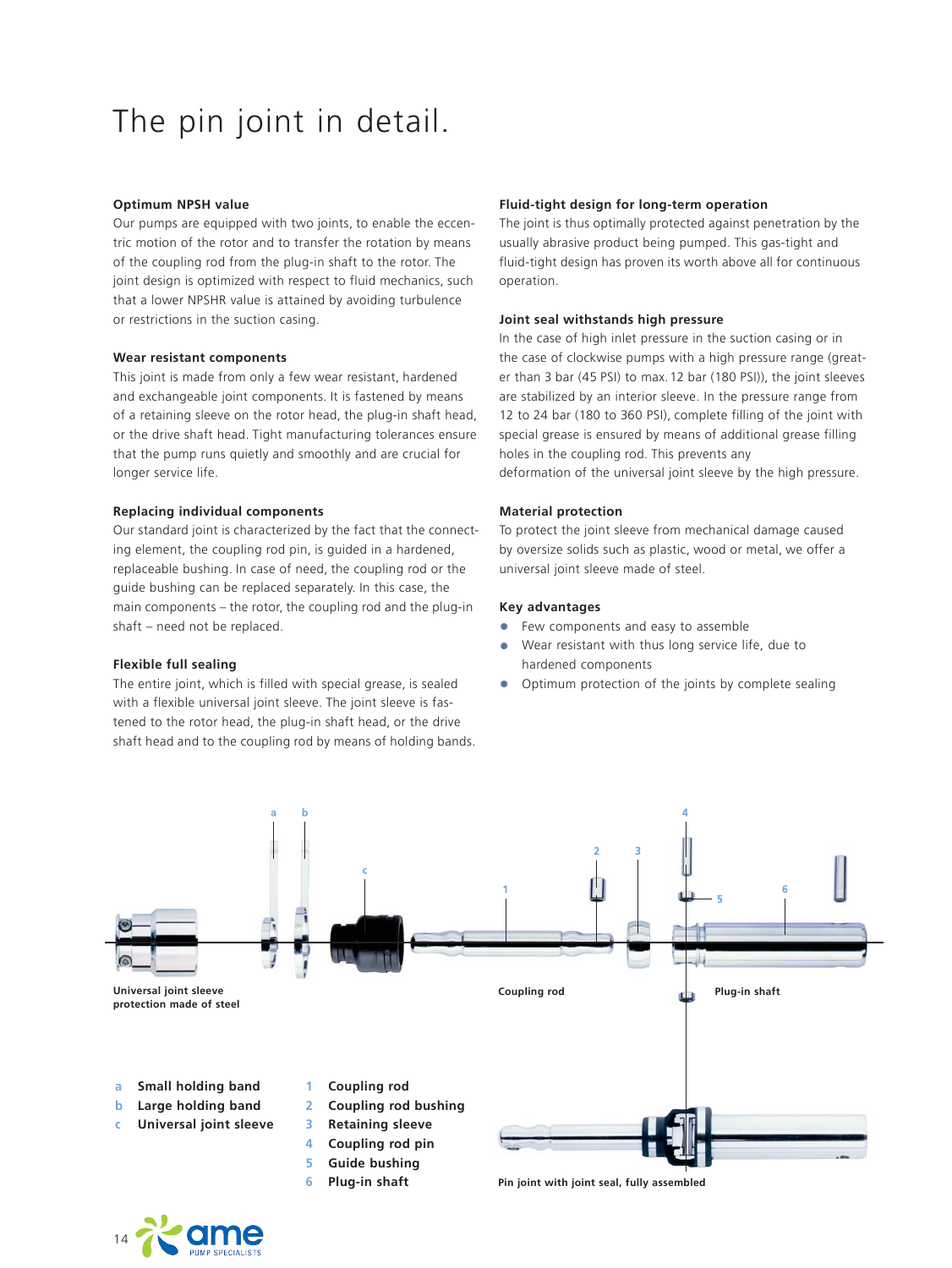# The rotor and its principle of operation.

Rotors from seepex, as the rotating core of our pumps, are as individual as your pumping process. Along with the various basic geometries, it is the material qualities, the different coatings and the surface grades that make seepex rotors what they are: individually adapted, high-quality components for your specific application. Moreover, all of our geometries are interchangeable, often without changing the dimensions of the pump. As a result, our pumps have the flexibility to adapt for changes in your pumping process.

#### **The optimum rotor surface**

The high demands for performance, efficiency and resistance to erosion that we place on our rotors can only be met by surfaces of the highest quality. State-of-the-art machining, cutting and coating processes create the optimum surfaces (up to RA 0.3) for your conveying liquid. It is possible, for instance, to reduce surface roughness by means of various grinding and polishing techniques that allow for the shape of the rotor. The wear and corrosion behavior as well as the friction and strength properties of our rotors can be specifically improved by such treatments.

#### **Optimum service life**

Coating the rotor surfaces makes a significant difference to the service life of the rotor, especially when it is used to convey abrasive products.

The chrome-based plating we supply, which is based on the ductile coating procedure, has definite advantages over conventional hard chrome.

The electrolytic process achieves pore-free and fissure-free hard coatings with outstanding hardness of up to 1250 HV. Diffusion into the basic material creates an excellent bond between the basic material and the coating, and prevents peeling even under extreme operating conditions. This ensures long service life for the coating and the rotor.

#### **Key advantages**

- **•** Optimum efficiency due to optimum surface treatment
- **•** Saves energy by reducing the starting and operating torque
- **•** Quiet operation characteristics due to reduced surface roughness
- **•** Long service life due to harmonized components, cost savings on spare parts





**Ground and polished rotor surface**



**Rotor surface, peeled**



**Rotor surface, ground**



**This diagram shows the advant age ous deep diffusion zone of the ductile coating in the basic material, which ensures outstand ing service life.**



**The boundary line between base material (below) and standard chrome coating (above) can be clearly distinguished. When the component is under mechanical stress stripping of the coating can occur.**



**Bending test of a ductile hard chrome coating. Adhesion to the basic material is excellent, there are no cracks.**





**Bending test of a standard hard chrome coating. Poor adhesion, large parts of the coating have come loose.**

**Flat test of a ductile hard coating, polished and completely fissure free. The hardness of the ductile coating is 1620 HV, that of the basic material is 180 HV.**

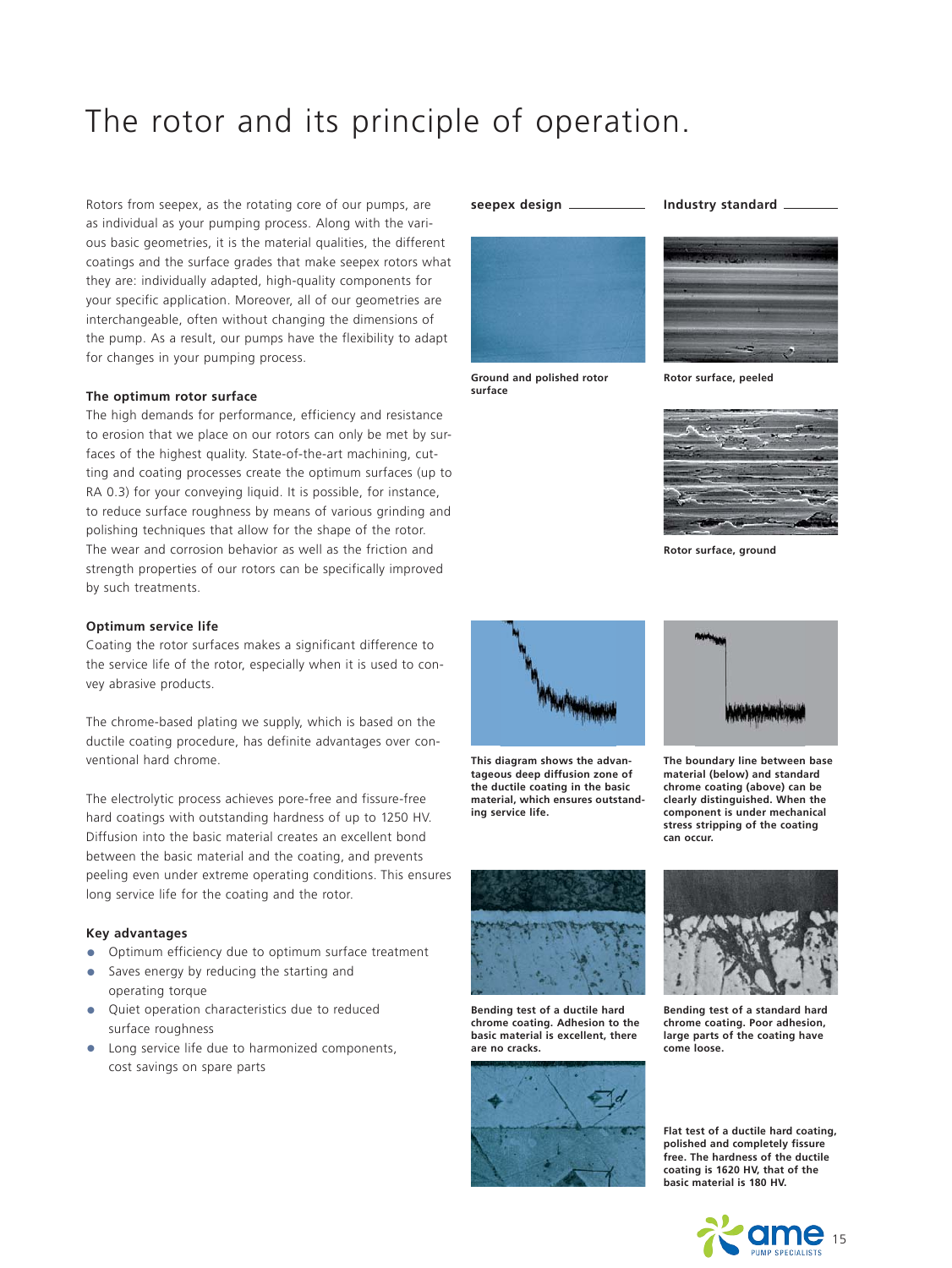# The standard stator design.

Our stators are manufactured individually for every size and pressure stage. This production specification enables the manufacturing of stators with integral seal gaskets at both ends.

As stators are subject to natural wear, an optional retensioning device is available which considerably increases the stator's service life (see page 17 of this brochure).

The "Smart Conveying Technology", SCT for short, goes a step further: By separating the stator into two parts and the detachable connection between the rotor and the coupling rod, maintenance work is reduced to a minimum. That saves time and costs and increases the productivity of your pumping process. Moreover, this stator design can also be retensioned, to increase the stator's service life and restore the compression fit between the rotor and the stator, thus maintaining optimum pumping performance without requiring extra stages (see page 18 of this brochure).

#### This specification enables the manufacturing of stators with integral gaskets at both ends. These are especially useful for conveying toxic and aggressive products. Corrosion is avoided because the stator jacket is not in contact with the product. Moreover, this design meets the hygienic requirements of the food industry. **Reliable sealing**

To ensure we can offer the ideal pump for every application, we have stators with numerous elastomer properties. Due to different shrink factors, some are manufactured with specially adapted cores.





size

**seepex sealing Industry standard**

**Precise geometries**

Only the perfect interface between the rotor and the stator can guarantee high efficiency and long life. An even compression between the two main pump elements is crucial. Unlike stators made from cylindrical cores, which have a strong pull-in area at only the middle, seepex stators are made from appropriately adjusted cores. This manufacturing process results in an even compression throughout the entire length of the stator.

# **Key advantages**

- **•** High level of volumetric and mechanical efficiency
- **•** Energy and cost savings due to
	- > low driving power
	- > lower starting and operating torque
- **•** Good pressure stability (even in lower speed range) ensures optimum pumping characteristics across the entire speed range
- **•** Reliable sealing prevents corrosion and premature wearing
- **•** Easy maintenance due to simple assembly

Stator length Stator length **Adjusted** Nominal Nominal size **Not adjusted**

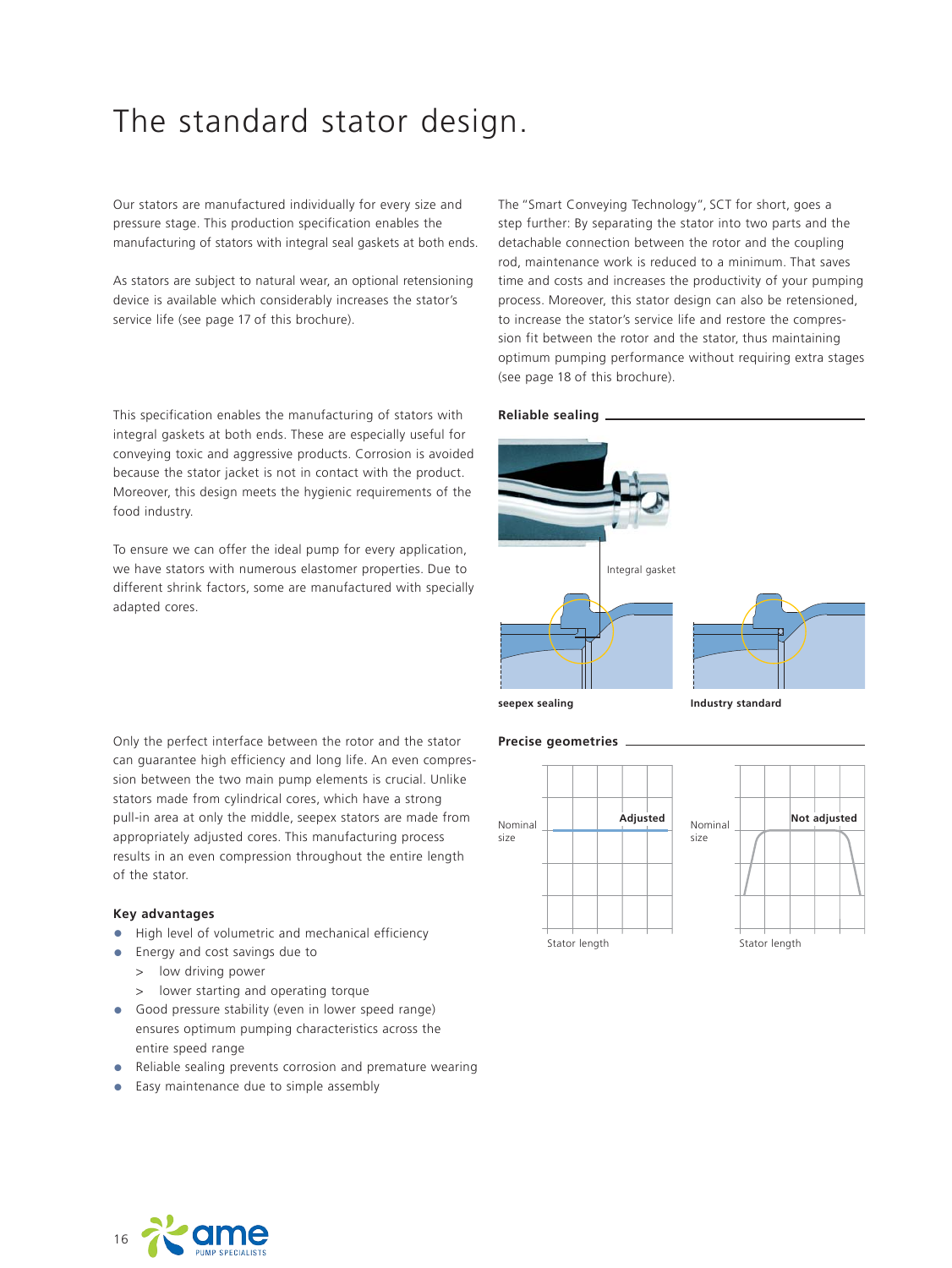# The stator – readjustable.

The function of our retensioning device is to extend the natural wearing of the stator. It allows you to significantly increase the life of the stator.

The principle is simple: The stator used with the retensioning device is fitted with axial slots, which guarantee even radial compression. The retensioning device itself consists of a pipe clamp, which is made from thin-walled metal and lined with rubber. It retensions the stator evenly, by means of either four or eight tie bolts (depending on pump size). The optimum clamping between rotor and stator  $-$  and the original pump  $performance - is restored.$ 

The service life of the rotor and stator can be doubled or tripled. The original investment is paid-off even quicker when highly abrasive products have to be pumped.

# **Key advantages**

- **•** More durable, longer service life
- **•** Reduction of spare part costs
- **•** Lower operating costs
- **•** Fast return on original purchase costs

# **Stator retensioning device with eight tie bolts for even retensioning of the stator**



**Stator with several axial slots to ensure uniform, radial compression when retensioning** 



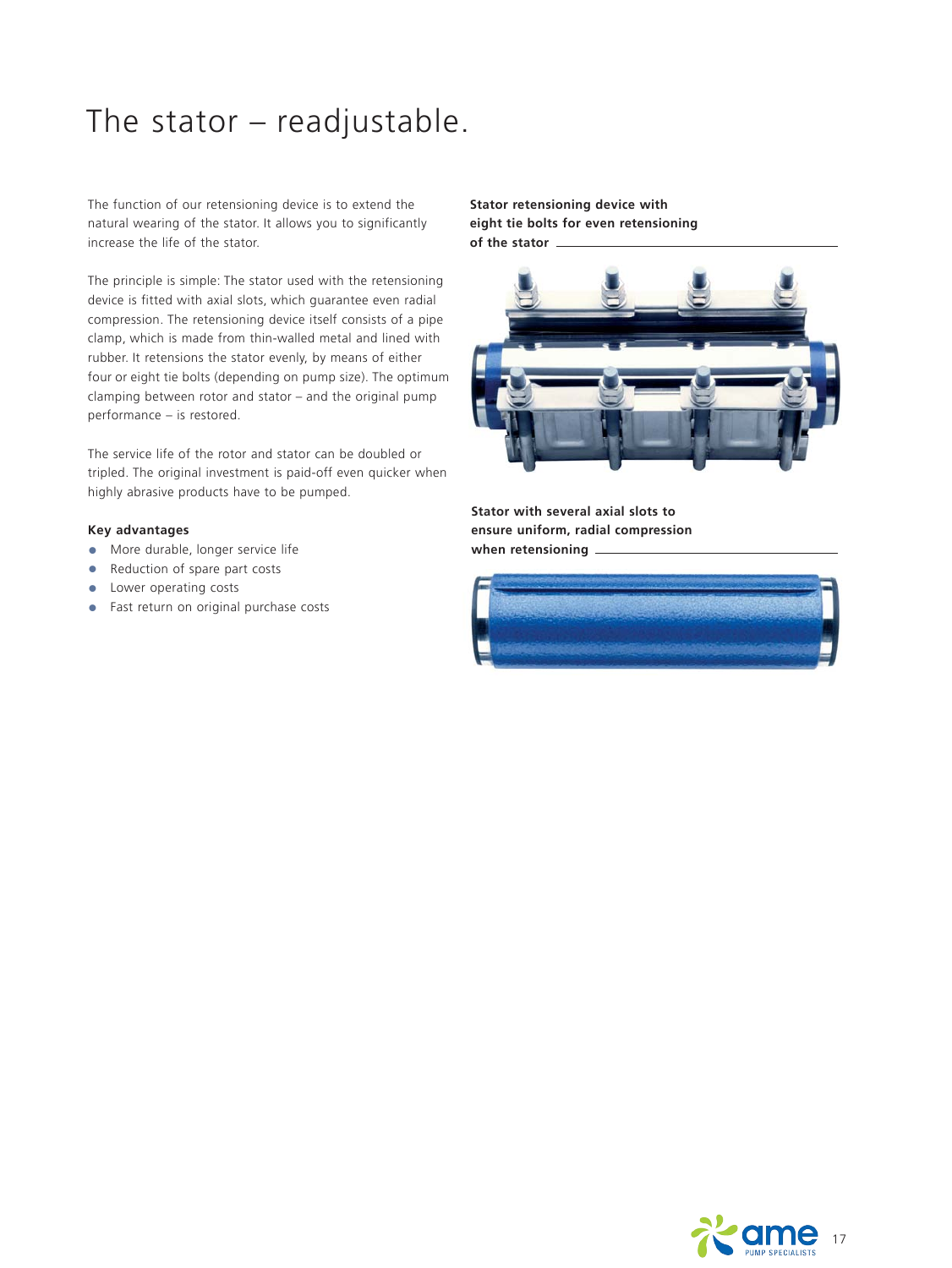# The special stator and rotor design – Smart Conveying Technology.

Eventually every rotor and stator wears out and must be replaced. This procedure can often be arduous and problematic. The pipework has to be separated, the pump removed and almost completely dismantled – a time-consuming and expensive operation.

### **Longer service life**

 "Smart Conveying Technology" (SCT) is the result of the continuous development of the established seepex stator technologies. It offers a longer service life for the rotor and stator, due to the integrated retensioning device, simple exchange of pumping elements without dismantling the pump, and time and costs savings of up to 30 %.

As with the tried and trusted stator retensioning device, the stator of the "Smart Conveying Technology" can also be retensioned several times before the stator has to be replaced, resulting in a significantly longer service life. The detachable connection between the rotor and the coupling rod makes changing the rotor quicker and easier. The pump also remains in place, and there is no need to remove the suction casing, pipelines or joint.

## **Shorter maintenance time**

Dividing the stator into two parts and the detachable connection between the rotor and the coupling rod makes maintenance work quick and easy, keeping time and personnel requirements to a minimum. Whether it is a matter of exchanging a worn out stator or rotor, or removing blockages and foreign bodies, the speed at which maintenance work can be done is astounding, saving up to 80 % of the assembly time (depending on the pump size).

#### **Less space required**

When it comes to space requirements, "Smart Conveying Technology" makes a real contribution, because the pumping elements can be assembled and dismantled without the need to remove the entire pump or any of the pipe. Therefore, no extra space for pipe spools or floor-space to remove or extend stators is needed.

 "Smart Conveying Technology" is available for new pumps and is also simple to fit to existing installed pumps as a retrofit kit. It can convey a multitude of products in almost any industrial sector.

**Smart Conveying Technology, view with closed "Smart Stator"**



# **Smart Conveying Technology, view with open "Smart Stator"**



**Smart Conveying Technology, view of the detachable connection of the "Smart Rotor"**



### **Key advantages**

- **•** Increased rotor and stator life by means of integral retensioning device
- **•** Extremely easy maintenance due to fast assembly/dismantling of components
- **•** Increased productivity due to short maintenance downtimes for the pump
- **•** Reduced space requirements for all maintenance tasks, as no dimension for stator replacement is necessary
- **•** Easy handling during maintenance due to low-weight components
- **•** Low transport costs for spare part deliveries due to low-weight components
- **•** Environmentally friendly due to separate disposal of elastomer and steel components

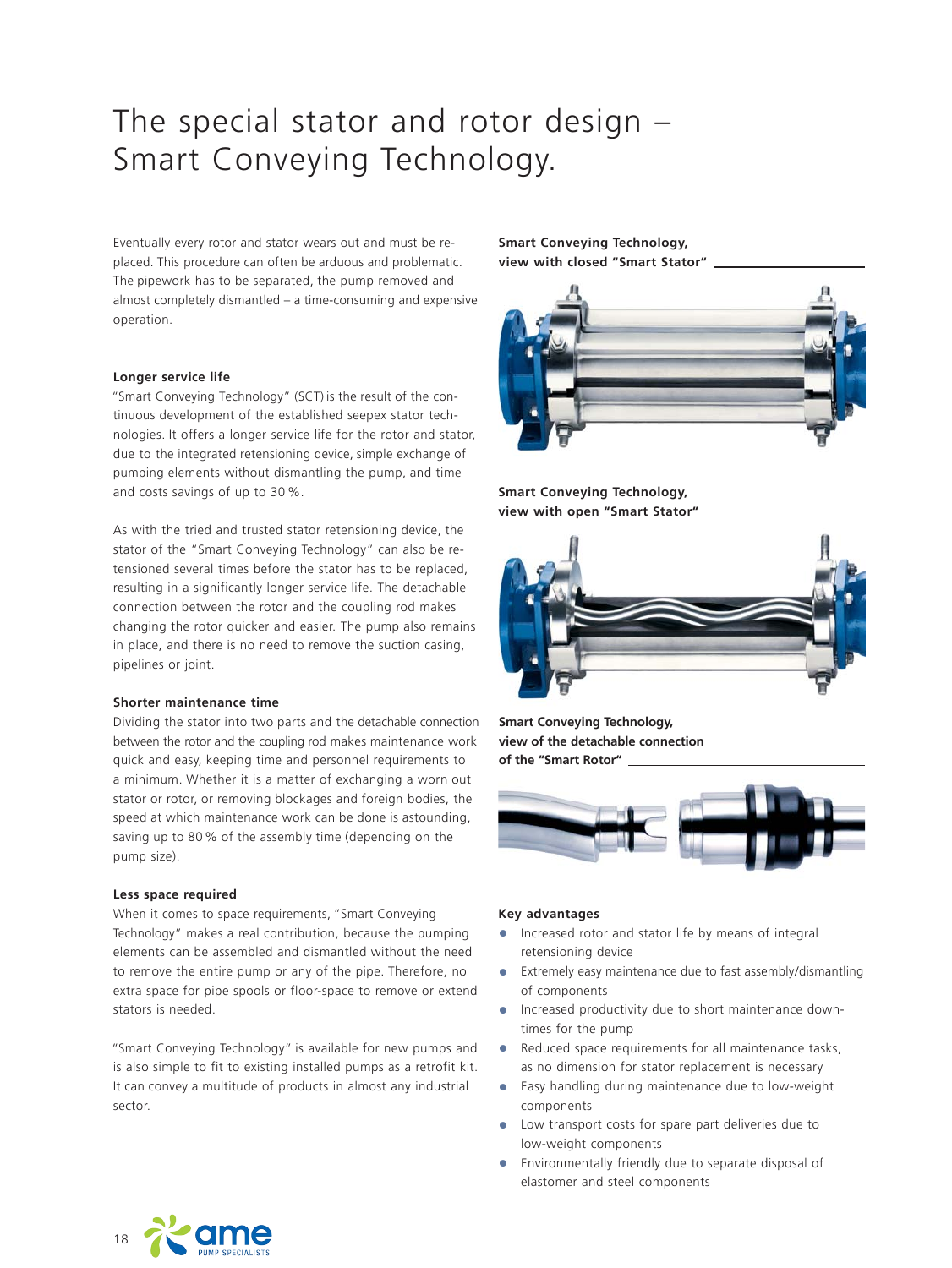# The dry running protection TSE.

With its unique functional principle, this optional device, which has been developed and patented by seepex for all our progressive cavity pumps, offers completely reliable protection against dry running – the most common cause of downtime with a progressive cavity pump.

## **Reliable function**

The temperature between the rotor and the stator is thermoelectrically recorded constantly by a temperature sensor, which is built into the stator, and compared to the limit set on the dry-running protection (TSE) control device.

If the pump runs dry, the temperature rises due to the increased friction between the rotor and the stator. When the temperature set point is reached, the control device switches off the pump drive and triggers an alert.

# **Universally applicable**

Regardless of the pipeline routing and the way the pump is setup, this reliable function is available not only for water, but also for abrasive, highly-viscous, and sticky media, including media with a tendency for coating or settling.

The TSE control device, with its potential-free relay contacts, is integrated in the protective circuit of the drive and connected to the temperature sensor built into the pump. The pump's switch off temperature can be adjusted using the keyboard at the front. An alert triggered by excessive temperature is indicated by a red LED.

The basic version of the dry running protection (TSE-LC) switches off the drive motor of the pump via a contact if a preset, non-adjustable limit value is reached. Because of the fixed limit value there is no control unit required with this design.

#### **Special designs**

In addition to the TSE control device, the ready-for-operation motor control contains all the components required for reliable operation. All that remains to be done during installation is to establish the connections for the power supply, electric motor and temperature sensor.

The dry running protection can optionally be delivered with a connection for a contact pressure gauge, to protect the connected pump from excessive pressure. For explosive areas the TSE can optionally be delivered in the ATEX or an intrinsically safe design. The TSE controller is approved by both UL and CSA for North American users.

# **TSE dry-running protection device in assembled state**



#### **Key advantagess**

- **•** Reliable protection against dry running
- **•** Longer service life of pump
- **•** Easy installation
- **•** Compact and cost-effective design (TSE-LC)